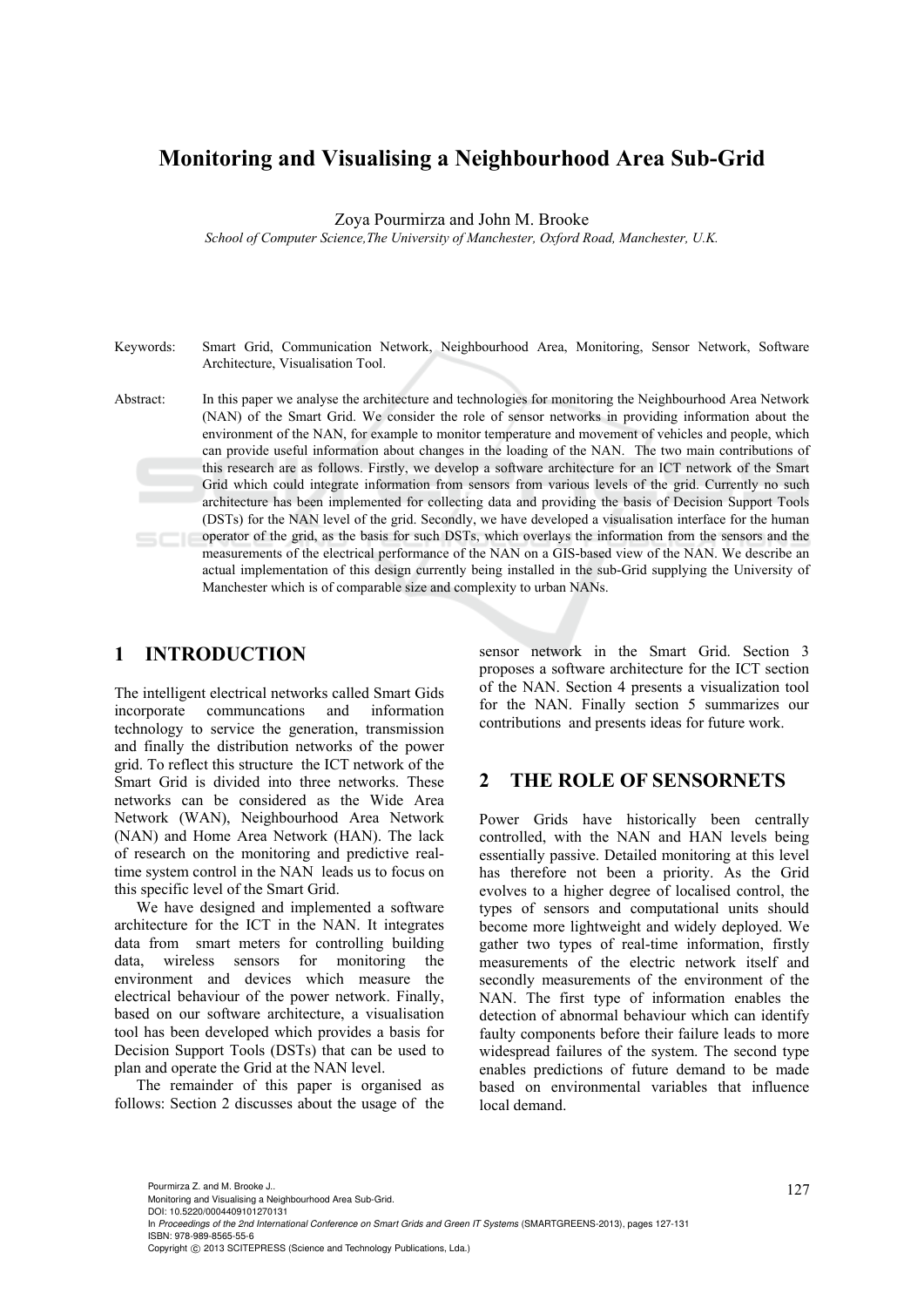We choose to monitor the NAN by a WSN. We selected TinyOS (Levis et al., 2005) sensors as a prototype to evaluate the architectural proposal by simulation. Accordingly, TOSSIM (Levis and Lee, 2003) the WSN simulator for the TinyOS sensors has been selected to simulate the network. TOSSIM has some advantages over the other WSN simulators which will be discussed later. A range of applications of the WSN in Distribution Networks (of which NANs are an example) are identified in (Pourmirza and Brooke, 2012b). The ones we are particularly interested in are local weather condition monitoring and lighting in order to find the relation between these parameters and electricity consumption.

# **3 MONITORING A SUB-GRID ON A UNIVERSITY CAMPUS**

In designing an ICT architecture for the NAN sub-Grid, we choose to componentize the NAN system into interacting sub-systems. This architecture has various advantages such as preventing single point of failure, dealing with a potential information flood caused by the centralized system, and applying finer grained monitoring and control at the level that was blind previously. Additionally, utilising cluster based communication and componentizing the ICT network monitoring and the NAN results in a scalable architecture that can cope with future implementations and additions to the system.

This design is currently being implemented on University of Manchester campus. The ICT architecture for this project (Figure 1) is based on the network architecture described in more detail in (Pourmirza and Brooke, 2013). It contains a server side and a client side. The server side itself has 3 layers which are infrastructure layer, persistence layer, and application layer. The infrastructure layer is itself componentized into three monitoring levels, each relating to a specific section of the NAN in the distribution sub-Grid. The monitoring system implemented at the building level utilises smart meters, which are used to monitor the Home Area Network level data. These devices are located in all the buildings (our HAN level) in our campus test bed, transmitting data every 30 minutes. They are already connected to the power network and communicate by wired connections.

The monitoring system implemented at the street level is a wireless sensor network (WSN) which is used to monitor the environmental data such as temperature, light, and humidity, which are being

logged every second. These environmental data are important for understanding and controlling the power grid since they can provide information that can be used to anticipate demand and improve control actions. These sensors run on batteries. The battery life with a 1% duty cycle would be 6 months (Kling, 2003). These sensors are able to alert when they run low on battery power. Since these sensors are grouped into clusters and have direct communication to their cluster head the routing will not be affected while changing the battery.

The final level of the monitoring is the substation level monitoring. The devices used for this level are reconfigurable real-time control and acquisition systems called compact RIOs. 16 cRIOs are located in each substation in our campus test bed logging data from the electrical network four times a second. They are connected to the power network and are able to transmit data through wired and wireless communication. Electrical network attributes such as three-phase voltage, current, active power, power factor can be monitored at this level which can be used for fault identification, power quality analysis, and many more applications.

At the moment the building level and the substation level metering devices are implemented in a real test bed, already producing live data. The street level monitoring devices are not available yet, thus we have used WSN simulation called TOSSIM to simulate the data at this level. The advantage of TOSSIM is that it enables the users to take their implementation and run it on an actual sensor when these are available. Thus we can test our prototype network in the laboratory based environment and also in a real physical environment. To achieve this, TinyDB (Madden et al., 2005) which is a WSN query processing engine, was extended to extract environmental data from the electrical Grid (Pourmirza and Brooke, 2012a). The difference between TinyDB and a traditional DB is that, instead of passively receiving and archiving data, we can also receive real-time data in response to our queries. The three monitoring levels discussed in the infrastructure level will transmit their data to the next layer of the architecture called the persistence layer.

The persistence layer contains a local data base which stores all the data received from the infrastructure layer, and a database connectivity module which use an interface to connect to the next layer which is the application layer. The backup strategy embedded in this level will enhance the preservation of the data. Moreover it will accommodate the ever-increasing volume of data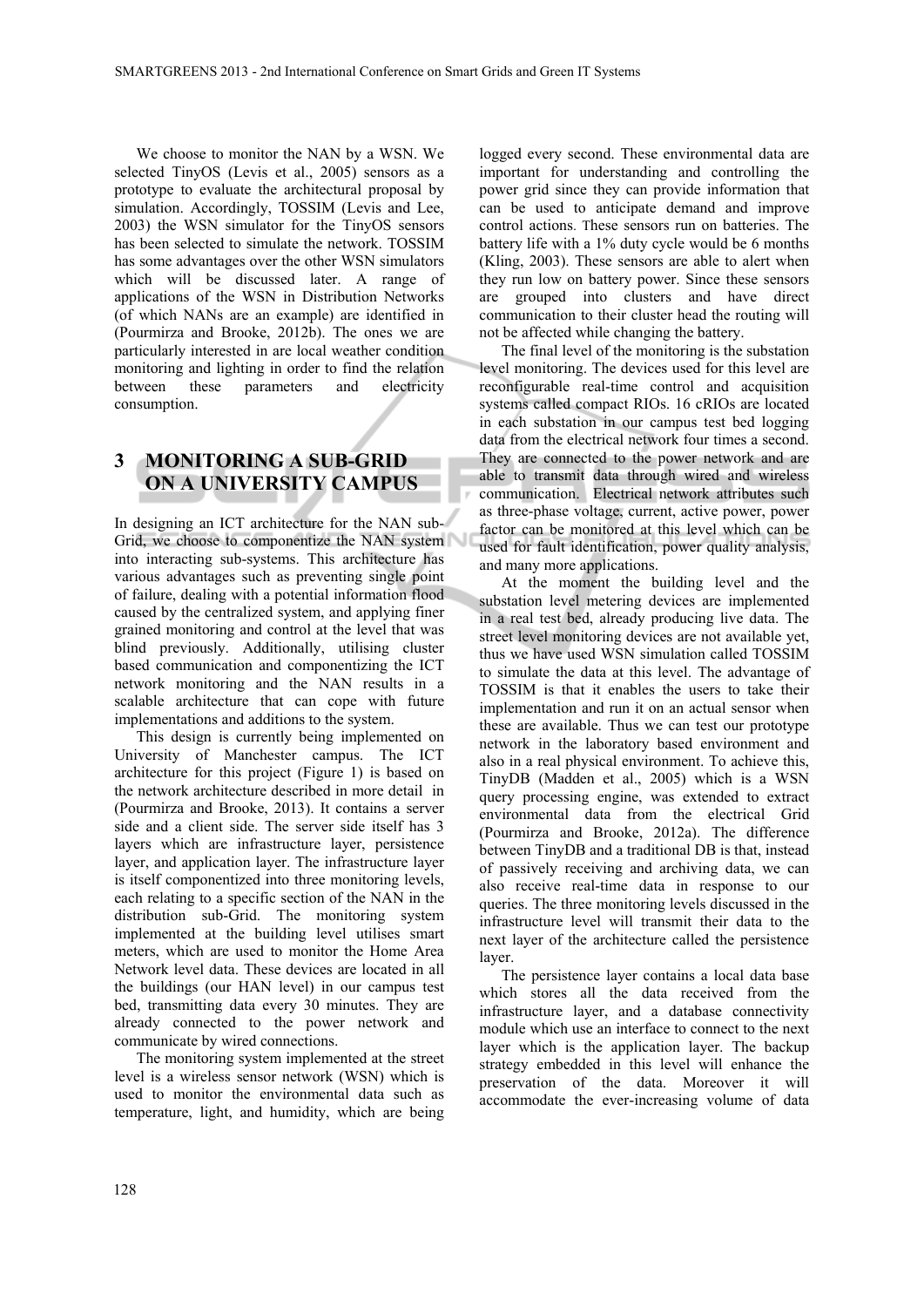produced by infrastructure layer.

The application layer is a NET application which is able to connect to the outside world, and send HTTP request and respond to the client side. It can use some component in case of emergency to send alerts to the engineers in the field and grid operator behind the screen in the control room.

On the client side we have used technologies such as ASPX, CSS, JavaScript, Ajax, and Google Maps API to visualise the collected data so it can be viewed by the grid operator.

According to our knowledge this is the first software architecture introduced for the NAN in the distribution sub-Grid which could integrate various level of monitoring from building level to the street level and finally the substation level, and apply monitoring and control over the collected data at such level.

In the next section we will describe how this visualisation tool operates.



Figure 1: The developed software architecture.

# **4 THE VISUALIZATION TOOL FOR A NAN**

While Smart Grid systems provide for automated

control of the electrical networks, human operators are still essential players for certain monitoring and control tasks. We have developed a visualisation tool to enhance human understanding of performance of the electrical network. This tool operates at the application layer of our architecture and provides a basis for the development of Decision Support Tools for planning and operating the network.

#### **4.1 Related Work**

Visualisation is an eminent method for managing and displaying the data, which has been employed in different engineering fields. As an example in water distribution grids, visualisation has been used to provide a graphical user interface that enables the display of dynamic information and prediction of the future state of the grid. This information can be displayed via a Google maps based web interface (Haines et al., 2009, Stoianov et al., 2007). The Google map visualisation techniques can also be applied to other networked systems, such smart electrical grid.

A recent study by (Nga et al., 2012) proposed a visualisation technique exploiting Google maps and other techniques to display the data of the distribution network in the Smart Grid. The research mentioned above has provided a tool for monitoring the AMI and SCADA devices. These can only monitor and display the data of the critical areas of the distribution grid, whereas our proposed visualisation tool goes beyond that and can visualise the data from all over the distribution grid. Furthermore, our tool is able to visualise both the electrical grid data, and also environmental data from WSNs at street and building level. Thus all the data collected from the infrastructure layer can be visualised by our developed visualisation tool.

#### **4.2 A GIS-enhanced Visualisation Tool**

Our visualisation tool overlays the electrical grid and environmental information on a map using Google map API (Application Programming Interface). This research is being implemented on the medium voltage power network of the University of Manchester campus test bed, enabling the visualisation tool to be developed using real equipment, real data, and the feedback from professionals in the field. Figure 2 illustrates the additional functionalities added to the tool as first described in (Pourmirza and Brooke, 2012a) such as security authentication, fault detection and alarming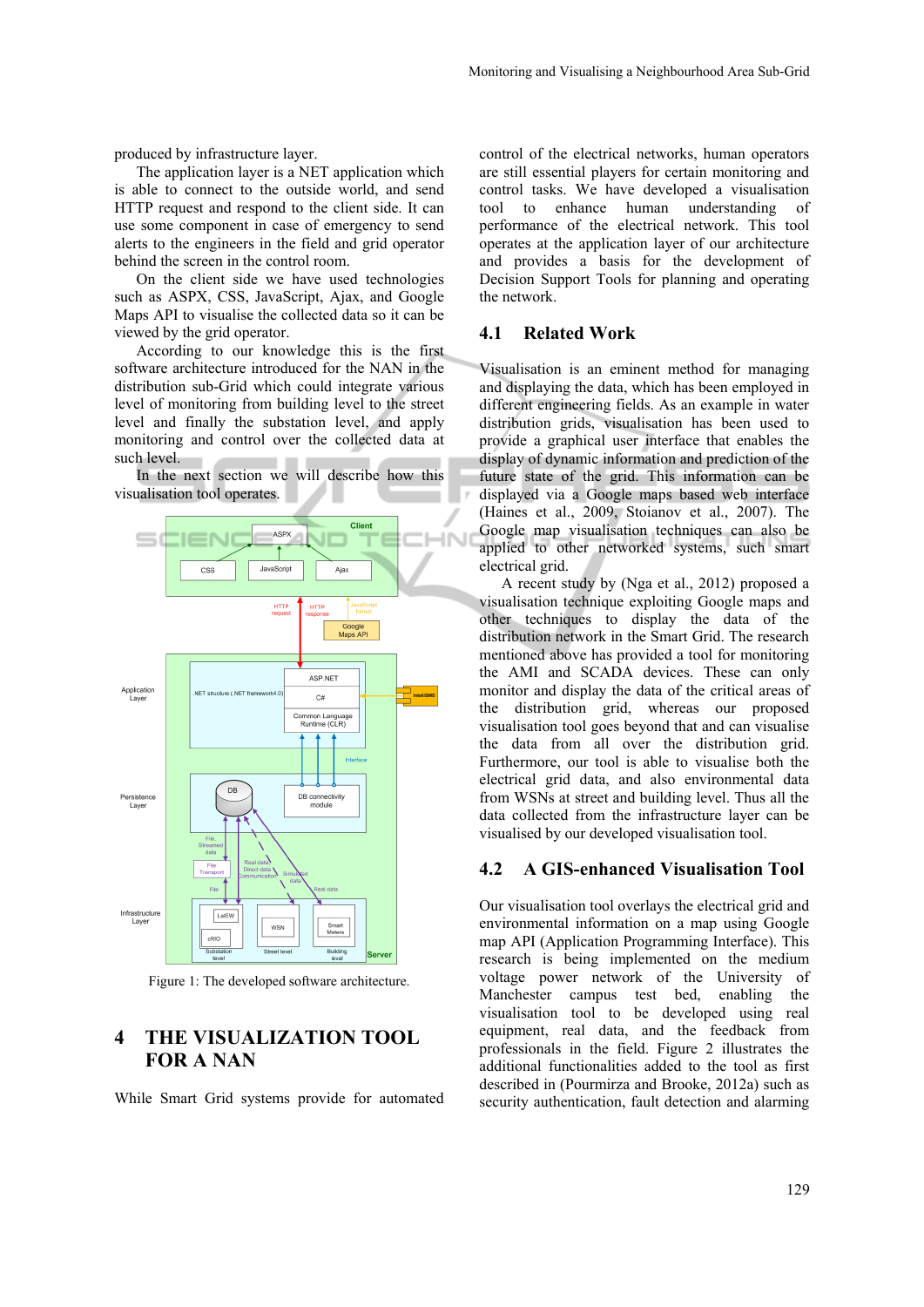system. Moreover, we have added visualisation of the data from the smart meters, deployed in our test bed, to the data collected from the cRIO devices in the substations. The figure below displays data over a period of one week. The x-axis presents the time, here the days of a week, and y-axis represents the power consumed by the selected smart meter. The peak (week days) and off-peak (weekend) are illustrated.



### Figure 2: The developed visualisation tool.

### **4.3 Data Flow Diagram**

The Figure 3 illustrates the level 1 Data Flow Diagram (DFD) which illustrates the flow of data and highlights the main functions carried out by the system.

When the application is started, the Google map GIS information will be loaded and the program will show the map view of our test bed. Then the user can follow three main actions. The main action is to select the desired metering device and send request for login to the database. After entering the correct login information the user can extract the data from the database and select the data table of interest for the desired period of time and then view the data in a new window. It can also plot the data graph. Showing the data on a data graph enhances better comprehension of the behaviour of the data. After visualising the data, it will determine if any of these data are over the defined threshold. If the threshold is exceeded then the tool will send an alert to any operators who have subscribed to it. For sending the alert it will follow two main actions. Firstly in order to send the passive alert it will highlight the over threshold data for the operator behind the screen. Secondly in order to send the active alert it will send text messages to the engineers in the field by using IntelliSMS component. It will inform them about the actual fault and time and location of it.

In addition there are two other flows that the user can follow. S/he can check the schematic view of the test bed and locate the desired metering devices on schematic map. The final flow is to start the TinyDB, in order to generate the environmental data and then send these data to the WSN simulator. Finally the user can select the WSN simulator on the visualisation tool and visualise the environmental data collected from the street level. All these collected data can then be used as an input for control algorithms of the grid.

# **5 SUMMARY AND FUTURE WORK**

This research was undertaken to design an ICT architecture for the neighbourhood area of the Smart Grid (NAN), to analyse the various communication technology, and to find the most appropriate choices for this specific section of the grid. The present study justifies the need for having a sensor network alongside the power grid, and determines its possible applications in the future grid.

This paper described how we have designed and implemented a software architecture which is partially applied to the real test bed in the electrical network sub-Grids. We explain how we collect real data and how we use simulation to tune the implementation of the architecture on a real test bed. The main concern of this research is that it will enable information to be gathered from the working of a real system operating a sub-Grid level where monitoring has not previously been deployed.

The key contribution of our work is that it can deliver the information from the building levels, environmental conditions, and finally from the power grid below 33 kV which remains unknown until now. According to our knowledge there is no previous architecture that could integrate all the information as a whole system for this level of the electrical *G*rid and present them via visualisation tool. This tool acts an essential component in operation and planning of the system.

In future, more work needs to be done to add Web Services to this architecture and to add more functionality to the visualisation tool. For example, automatically detecting the failure of nodes and alerting the field engineers. Finally, a further stage of this research is to investigate control strategies, for the NAN level of the Grid, to further the decentralised control of the whole Grid.